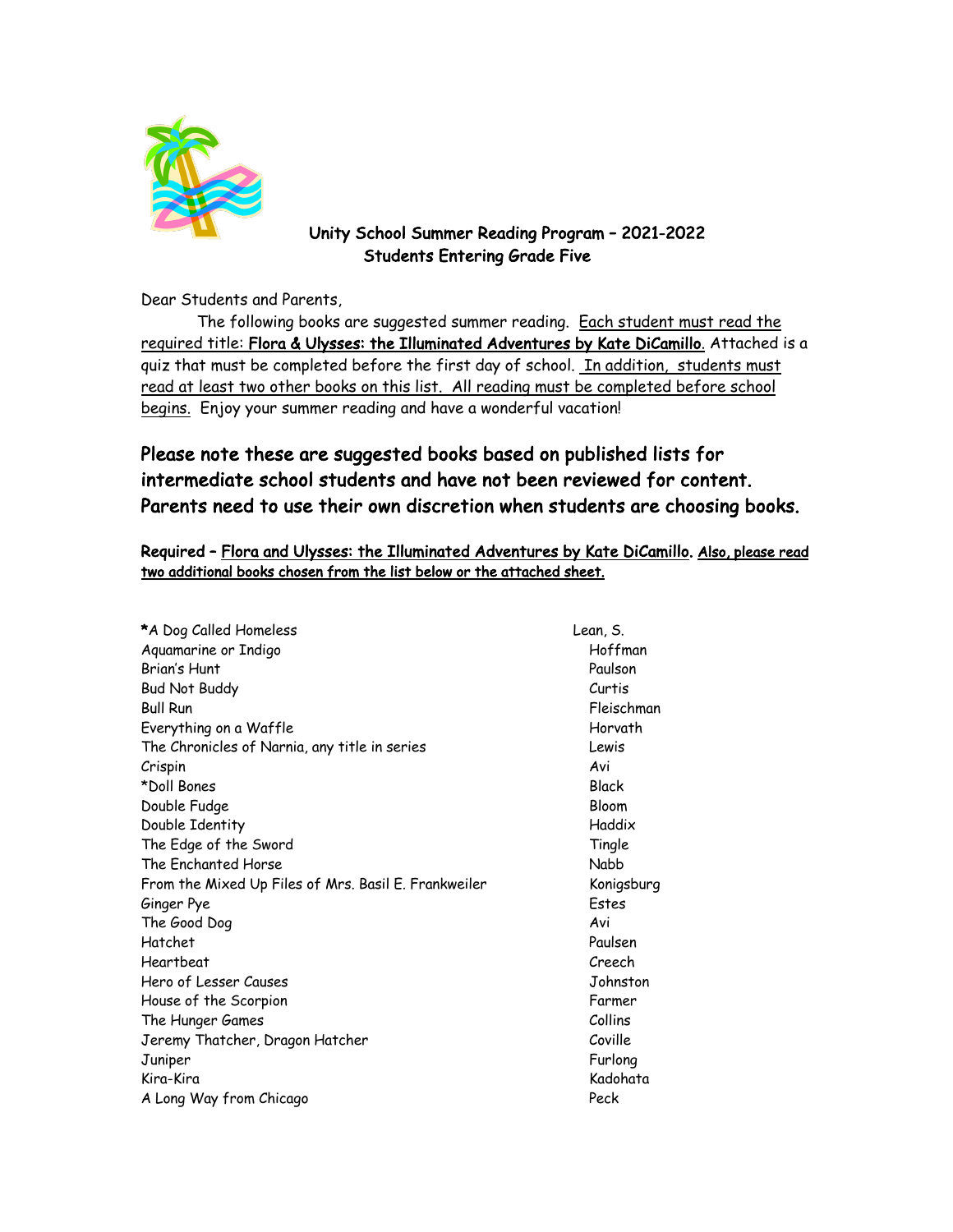Midnight for Charlie Bone or Charlie Bone and the Time Traveler Nimmo Midnight Magic Avi Missing Since Monday and the Martin Martin Martin My Brother, My Sister, And I Watkins Molly Moon's Incredible Book of Hypnotism Byng Morning Girl Dorris \*Mr. Orange Matti \*The Mostly True Adventures of Homer P. Figg Philbrick Nancy Drew series, any titles Keene Night of the Twisters and the Community of the Twisters Ruckman Olive's Ocean Henkes \*One Crazy Summer Williams-Garcia The Outcasts of 19 Schuyler Place Konigsburg Pictures of Hollis Woods Giff The Pushcart War Merril Ruby Holler Creech Sarah Plain and Tall MacLachlan Shadow Boxer Lunch, C. A Single Shard Park The 6<sup>th</sup> Grade Nickname Game Korman Korman \*The One and Only Ivan Applegate Applegate Somewhere in Darkness and the state of the Myers Myers Sounder Armstrong Striking Out **Weaver, W.** Weaver, W. Surviving the Applewhites Tolon Thief of Dreams Strasser \*The Mostly True Adventures of Homer P. Figg Philbrick The Thief Lord Funke The True Confessions of Charlotte Doyle Avi The View from Saturday and The View from Saturday and The View from Saturday \*Turtle In Paradise Holm Voices after Midnight Peck \*Words With Wings Grimes (1988) 2008 - 1986 6 Million Street (1988) 30 Million Street (1988) 30 Million Street (1988) 30 Million Street (1988) 30 Million Street (1988) 30 Million Street (1988) 30 Million Street (1988) 30 M A Wrinkle in Time **L'Engle** When Zachary Beaver Came to Town Molt \*Where the Mountain Meets the Moon Lin Which Way Freedom **Hansen** 

#### Non-Fiction

Any of the following Titles by Seymour Simon: Crocodiles & Alligators Destination: Jupiter Destination: Mars Galaxies **Mountains**  Out of Sight \*Almost Astronauts: 13 Women Who Dared to Dream Stone Amelia Lost: The Life and Disapperance of Amelia Earhart Fleming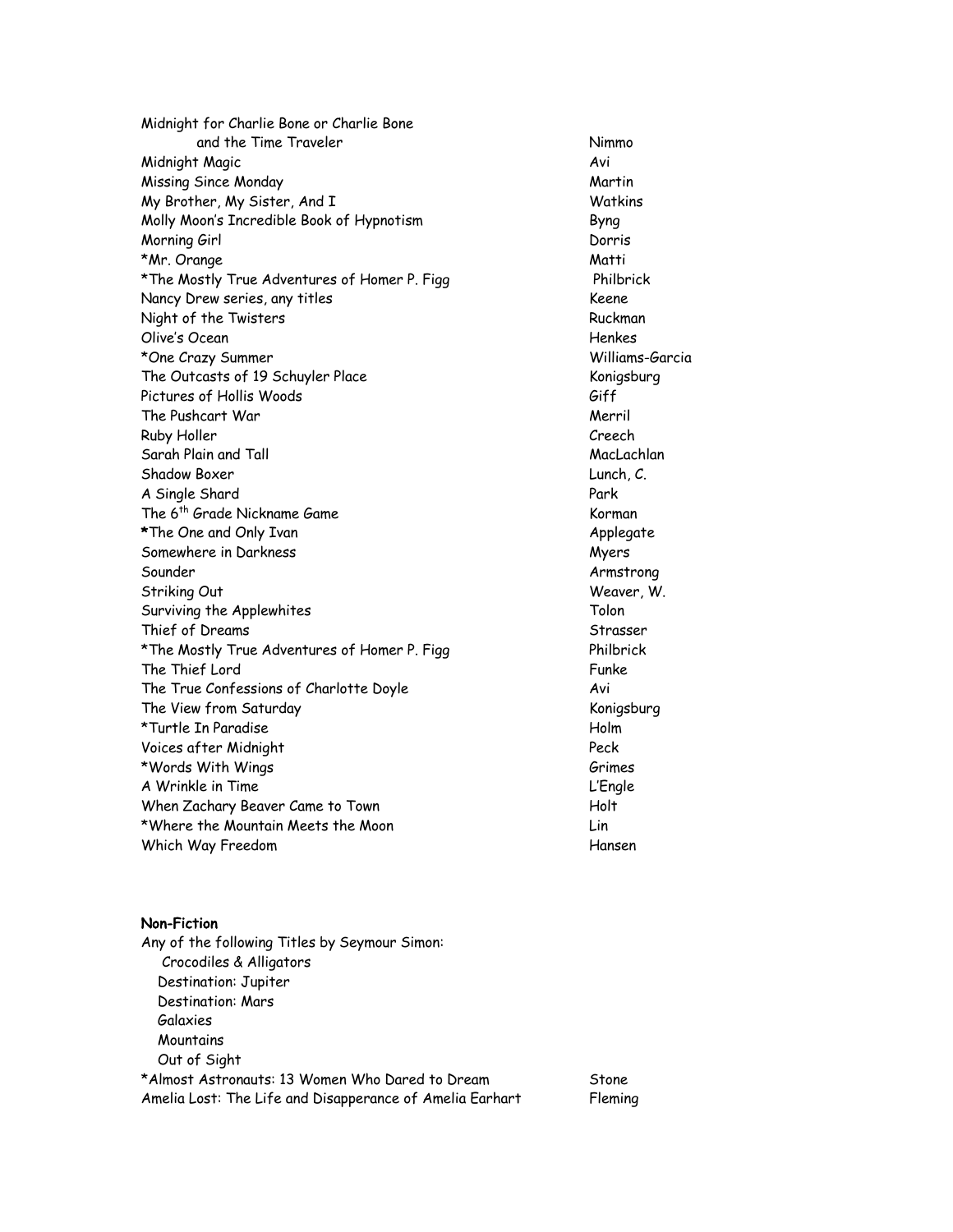| *Bad News for Outlaws: The Remarkable Life of            |              |
|----------------------------------------------------------|--------------|
| Bass Reeves, Deputy U.S. Marshal                         | Nelson       |
| A Black Hole is not a Hole                               | DeCristofano |
| *Bomb: the Race to Build and Steal the World's           |              |
| Most Powerful Weapon                                     | Sheinkin     |
| *Parrots Over Puerto Rico                                | Roth         |
| Trapped: How the World Rescued 33 Miners from 2,000 Feet |              |
| Below the Chilean Desert                                 | Aronson      |
| Wheels of Change: How Women Rode the Bicycle to Freedom  | Macy         |

\*Award/ Honor Book

# Fifth Grade Supply List 2021-2022

- (5) Sturdy pocket folders (green, red, yellow, purple)
- (2) Solid Blue sturdy two-pocket folders (NO designs or writing, laminated

type)

- (1) 1-inch binder
- (1) Package of dividers
- (2) Composition books
- (2) Glue sticks
- (1) Elmer's glue
- (2) Gel highlighters
- (3) Packages of 0.7 mm mechanical pencils
- (1) Package extra 0.7mm mechanical pencil lead
- (1) Pencil Eraser
- (1) 4-pack package of Expo dry erase markers
- (1) Dry erase marker eraser
- (1) Package of purple pens